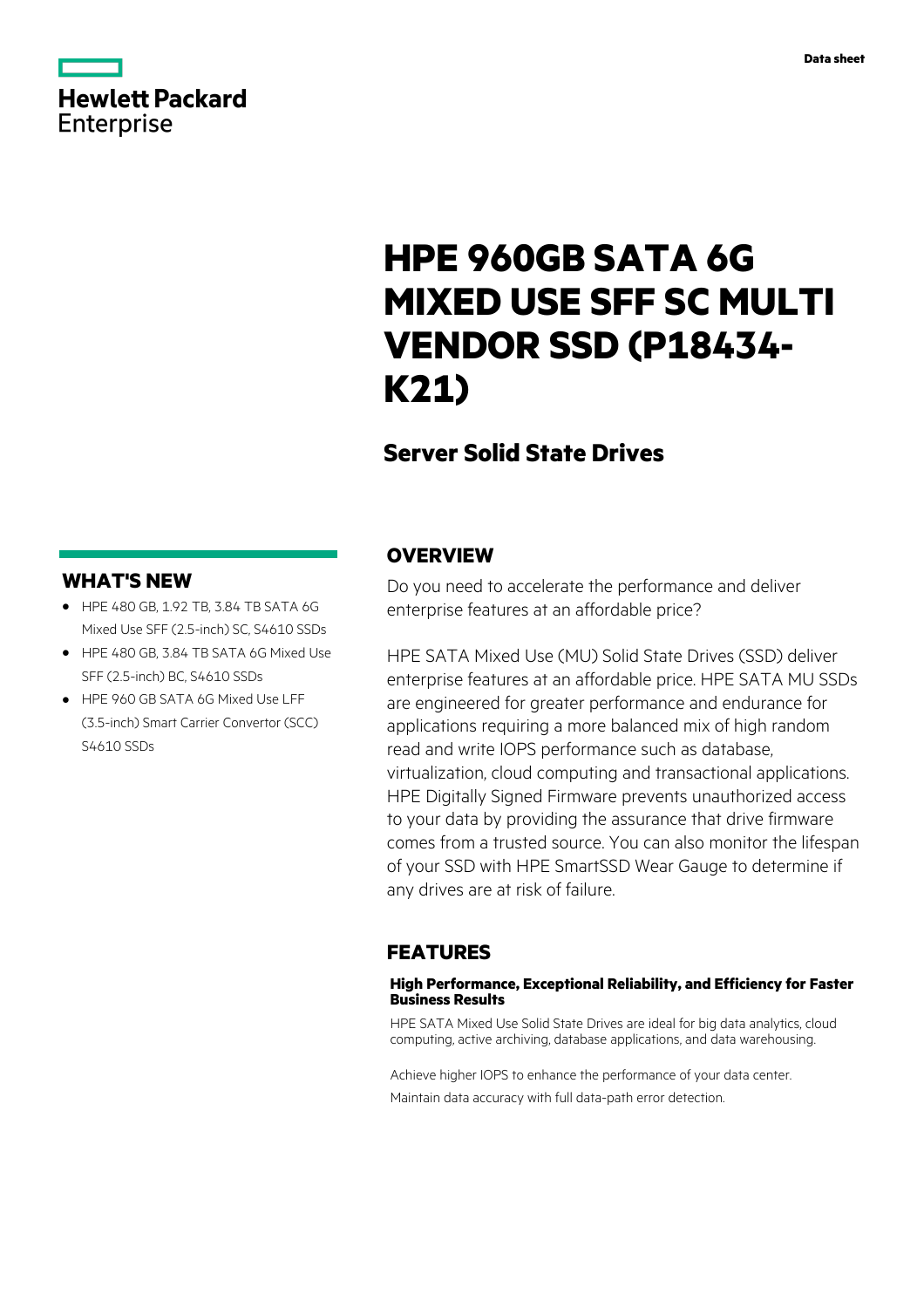Choose from a broad portfolio of enhanced solutions in a wide variety of capacities.

#### **Support 6 Gb/s SATA**

HPE Multi Vendor SSDs Offer Longer SKU Lifecycles and Immediate Availability on SATA SSDs.

HPE enhanced its extensive SSD portfolio with a Multi Vendor SSD SKU offering that allows for extended SKU lifecycles, immediately available supply and preferably priced SATA SSDs.

HPE Multi Vendor SSD offering ensures the SATA SSD selected, delivers the minimum level of performance published, or better.

Hewlett Packard Enterprise Solid State Drives are rigorously tested 3.35 million hours in various environments to achieve the quality standards you need.

# **Technical specifications HPE 960GB SATA 6G Mixed Use SFF SC Multi Vendor SSD**

| <b>Product Number</b>                        | P18434-K21                                                                                                                                                                                                                                                                                                          |
|----------------------------------------------|---------------------------------------------------------------------------------------------------------------------------------------------------------------------------------------------------------------------------------------------------------------------------------------------------------------------|
| <b>Lifetime Writes</b>                       | 6,000                                                                                                                                                                                                                                                                                                               |
| <b>Endurance DWPD (Drive Writes Per Day)</b> | 3.4                                                                                                                                                                                                                                                                                                                 |
| <b>Read IOPS</b>                             | Random Read IOPS (4KiB, Q=16)=66,000<br>Max Random Read IOPS (4KiB)=74,000@Q32                                                                                                                                                                                                                                      |
| <b>Write IOPS</b>                            | Random Write IOPS (4KiB, Q=16) 31,000<br>Max Random Write IOPS (4KiB) 31,000@Q4                                                                                                                                                                                                                                     |
| <b>Power (Watts)</b>                         | 3.23                                                                                                                                                                                                                                                                                                                |
| <b>Plug Type</b>                             | Hot Pluggable                                                                                                                                                                                                                                                                                                       |
| <b>Height</b>                                | $7 \text{ mm}$                                                                                                                                                                                                                                                                                                      |
| <b>Product Dimensions (metric)</b>           | 21.92 x 22.86 x 14.61 cm                                                                                                                                                                                                                                                                                            |
| Weight                                       | 0.68 kg                                                                                                                                                                                                                                                                                                             |
| Warranty                                     | HPE Solid State Drives and Add-In Cards have a standard 3/0/0 warranty<br>Customer Self Repair (CSR) subject to maximum usage limitations. Maximum usage limit is the maximum<br>amount of data that can be written to the drive. Drives that have reached this limit will not be eligible for<br>warranty coverage |